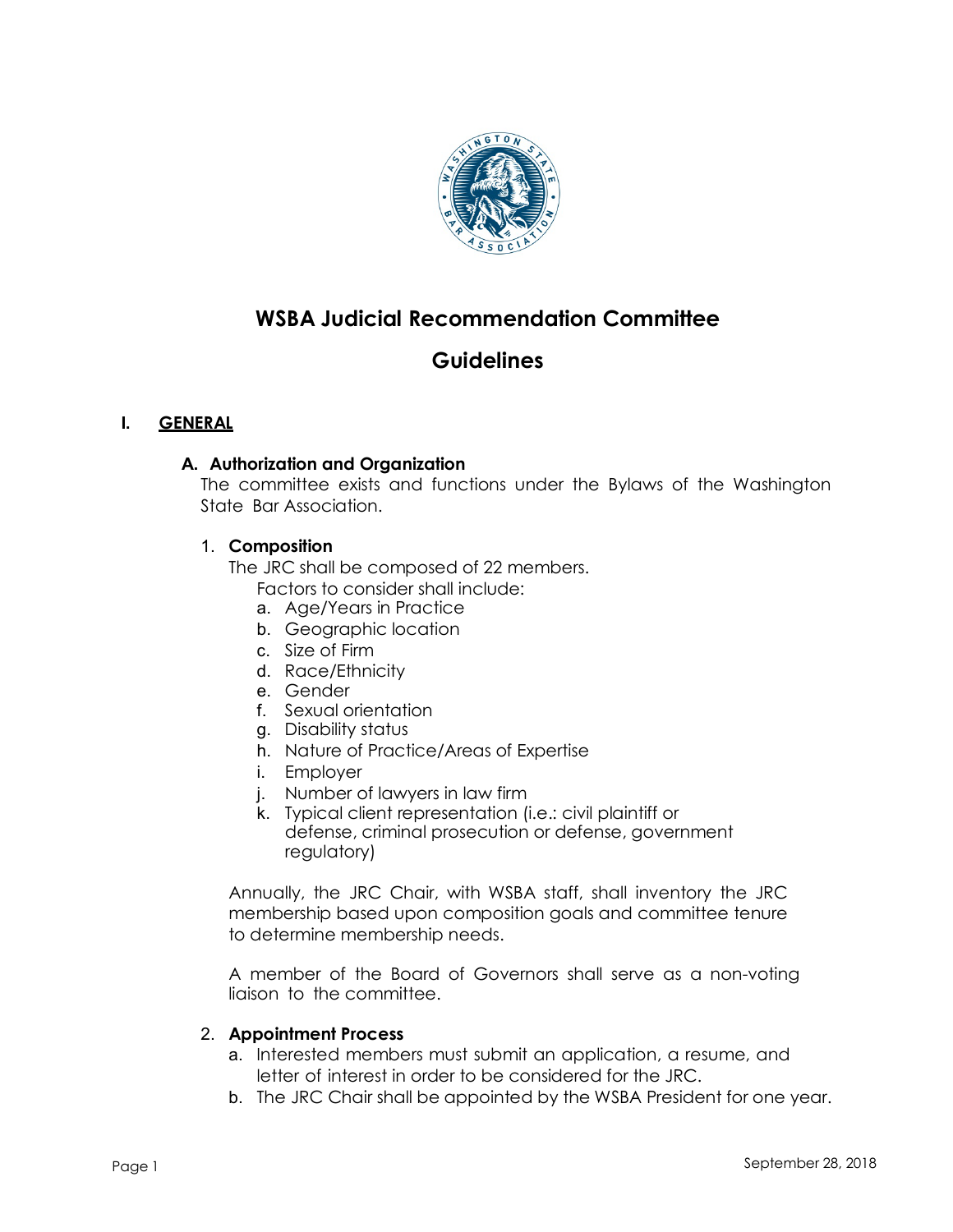- c. A Vice-Chair shall be appointed by the WSBA President for one year. Subject to confirmation by the Board of Governors' appointment, the Vice-Chair shall serve that year, and assume the position of JRC Chair the following year, unless such individual declines to serve in that capacity. Prior to the end of each committee year, WSBA staff to the JRC and the Vice-Chair, in consultation with the Chair, shall make a recommendation to the President, President-elect, and BOG for one or more candidates to serve as Vice Chair Selection of candidates will take into account the need to make leadership opportunities available to individuals across the full spectrum of the JRC membership.
- d. WSBA staff to the JRC, the Chair and (if applicable the Vice-Chair) of the JRC, shall review all applications and make a recommendation to the President, President-elect and Board of Governors for candidates to fill the vacant positions, with reference to the Committee's existing composition and its composition goals. All resumes and cover letters shall be submitted with the recommendation.
- e. Subject to the requirements outlined above, the WSBA President and President-elect shall each nominate JRC 4 members. Each governor shall nominate one JRC member.
- f. The Board of Governors shall vote on all nominations to appoint JRC members.
- g. One-third of its members shall be appointed each year for a term of three years, subject to annual review and approval by the Board of Governors.
- h. If a committee member is absent from two consecutive meetings without reasonable cause, that member shall be replaced.

# 3. **Orientation**

All committee members with less than one full year of service on the Committee shall attend an orientation/training meeting once a year prior to participating in any interviews. Essential components of the training shall include: the judicial recommendations process, confidentiality, criteria for ranking, prohibited questions and issues of diversity, and appeal of the committee's decision.

# **B. Records**

The chair or a designee shall keep confidential records of the committee, which shall include the following material:

- 1. The information questionnaire furnished by each applicant, or such other information as the chair or committee deems appropriate;
- 2. The recommended list of judicial candidates;
- 3. The letter of transmittal of the recommended list and other official correspondence;
- 4. A list of persons who have declared an interest in judicial office, but whose applications are held pending because no vacancy then exists or because they have not yet been considered for inclusion on the list; and
- 5. Abbreviated minutes of committee meetings, including attendance.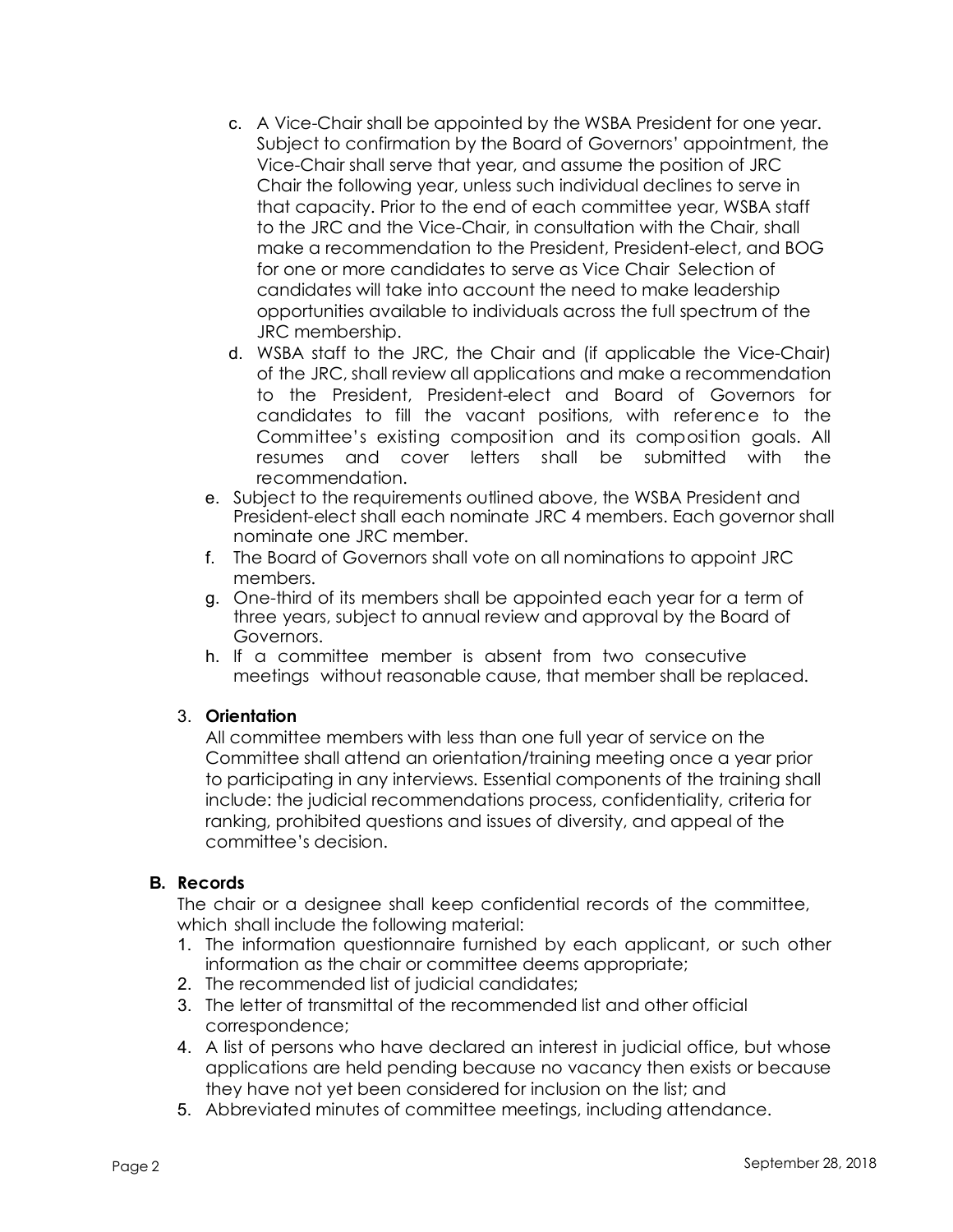# **C. Confidentiality**

- 1. The proceedings and records of the committee, including the comments of applicants, committee discussions, and committee votes, shall be kept strictly confidential.
- 2. All members of the committee shall be advised of the requirements of committee membership and shall be informed of the procedures and criteria to be used by the committee at the time of their appointment to the committee.
- 3. As a precondition to being interviewed and rated by this committee, each applicant must agree in writing that he or she will not use in any election campaign a rating the applicant received from the committee as an applicant for appointment.

# **D. Participation**

- 1. Any member of this committee shall be ineligible for appointment to any judicial vacancy as to which this committee has responsibilities while a member of this committee, and shall not seek a rating from the committee for such a position for a period of two years following the close of the individual's last term of service.
- 2. Committee members shall not endorse, campaign for, or individually contribute to any candidates who are running for election to any office as to which the committee has responsibilities.
- 3. At least 12 committee members must be present to constitute a quorum.

# **II. PROCEDURES**

# **A. Objectives and Means of Accomplishment**

The primary objective of the committee is to assist in the appointment of excellent judges. To accomplish this, the committee shall:

- 1. Prepare and maintain a list of individuals who are well qualified for and interested in appointment to the appellate bench.
- 2. When a vacancy occurs, send a list of presently well-qualified and interested individuals to the WSBA Board of Governors for transmission to the Governor.

# **B. Review of Candidates**

1. The committee shall require candidates to complete the Judicial Evaluation Questionnaire required by the Governor's Office as well as a supplemental WSBA questionnaire, if needed. The WSBA will seek a meeting with each newly elected Governor to review the questionnaire(s) currently in use, as well as the committee's procedures, and discuss potential revisions. Each candidate for appointment to judicial office should complete this form and deliver it to the committee before the committee meets to consider his or her qualifications. If possible, a copy of each candidate's questionnaire should be sent to each committee member before the candidate's interview. All candidates should be required to advise the committee of any material changes to the answers to their questionnaire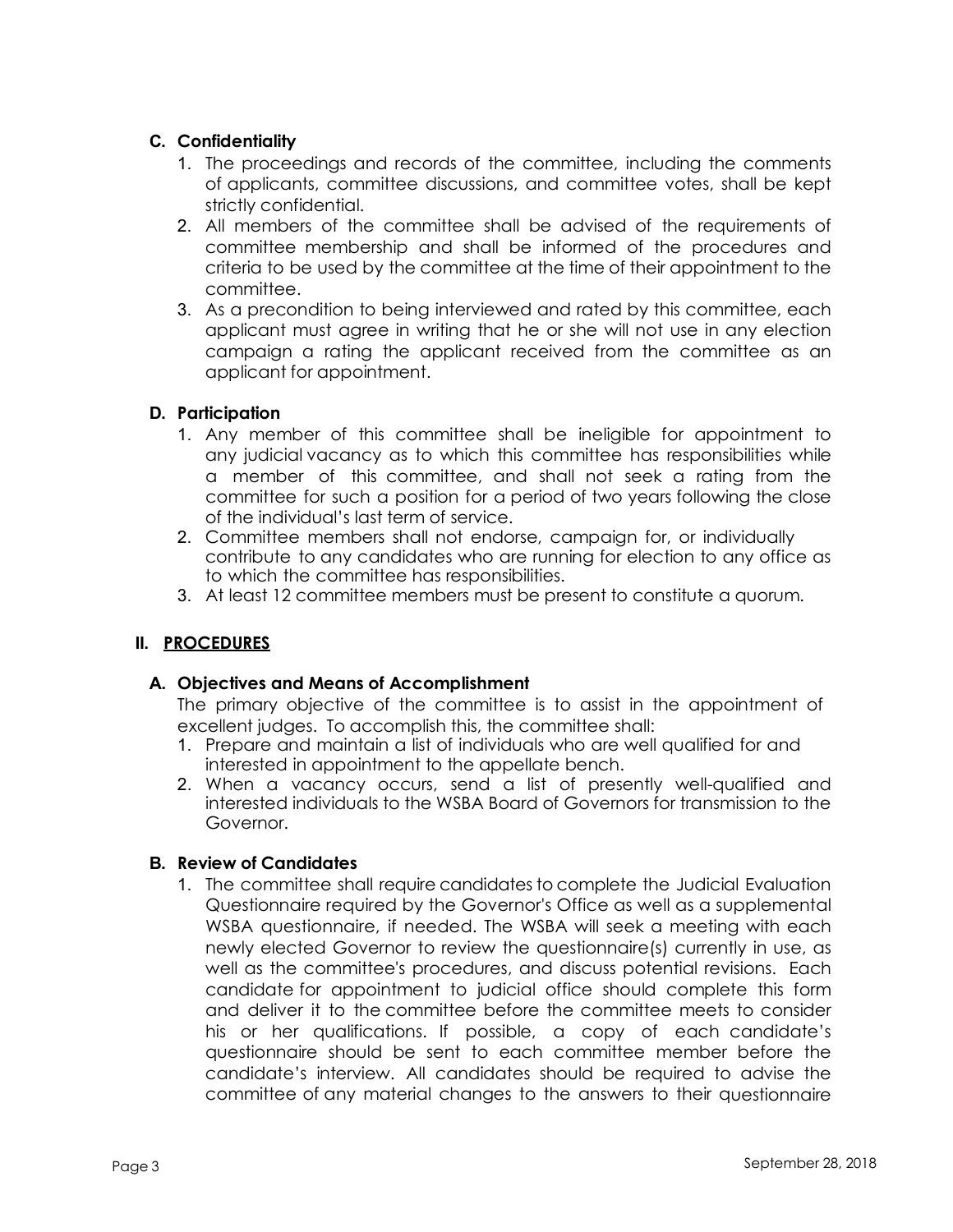on file with the committee.

- 2. Prior to an interview, members of the committee shall call references and others who may have information about the candidates' qualifications and shall report the results of the calls to the committee.
- 3. Every candidate shall be interviewed by the committee and shall be provided with a copy of the committee's procedures and criteria prior to the interview. Additional information from the candidate may be requested. The Board of Governors shall be advised of those applicants to be interviewed by the committee prior to the interview date, so as to give the Board of Governors an opportunity to provide confidential feedback to the committee in advance of the interview.
- 4. The committee's list of permissible interview questions and evaluation criteria will be reviewed periodically by WSBA's General Counsel and Human Resources Director.
- 5. The committee shall be scheduled to conduct committee business and review candidates on a quarterly basis with the schedule being set annually, in advance, by WSBA staff to the JRC with the concurrence of the chair and the vice chair. Under appropriate circumstances, including but not limited to the absence of a sufficient number of candidates to rate for the meeting, the Chair may, in his or her discretion cancel a scheduled meeting of the committee; *provided however*, that Interviews shall be held at least twice each year. A member of the Board of Governors shall attend every interview. Notice of interview dates shall be published monthly in the *Washington State Bar News*. A continuing list of well-qualified individuals shall be formulated following each series of interviews.
- 6. Individuals shall be removed from the list when they are no longer wellqualified or interested. No candidate should remain on an approval list for more than four years without again submitting to the interview and application process. A candidate being interviewed for purposes of remaining on the list shall be treated and considered in the same manner as a new candidate.
- 7. Reapplication and Reconsideration:
	- a. Any individual removed from the list or not rated shall be eligible for reapplication to the committee at his or her request at a subsequent scheduled meeting of the committee two years following the date on which the committee's last action related to the individual was taken.
- 8. When a vacancy occurs, each individual on the list shall be contacted to verify continuing interest.
- 9. Each applicant shall be required to submit a release of his or her disciplinary record pursuant to ELC 3.4(c)(2). Refusal to do so shall be grounds for the committee to refuse to interview the applicant.

#### **C. Voting**

- 1. Each JRC member rates candidates on a *Rating Form* that sets forth criteria upon which each candidate shall be rated, as enumerated in Section III. Committee members shall use the form to document their evaluations of each criterion for each candidate.
- 2. To be rated as "well-qualified," a candidate must receive an affirmative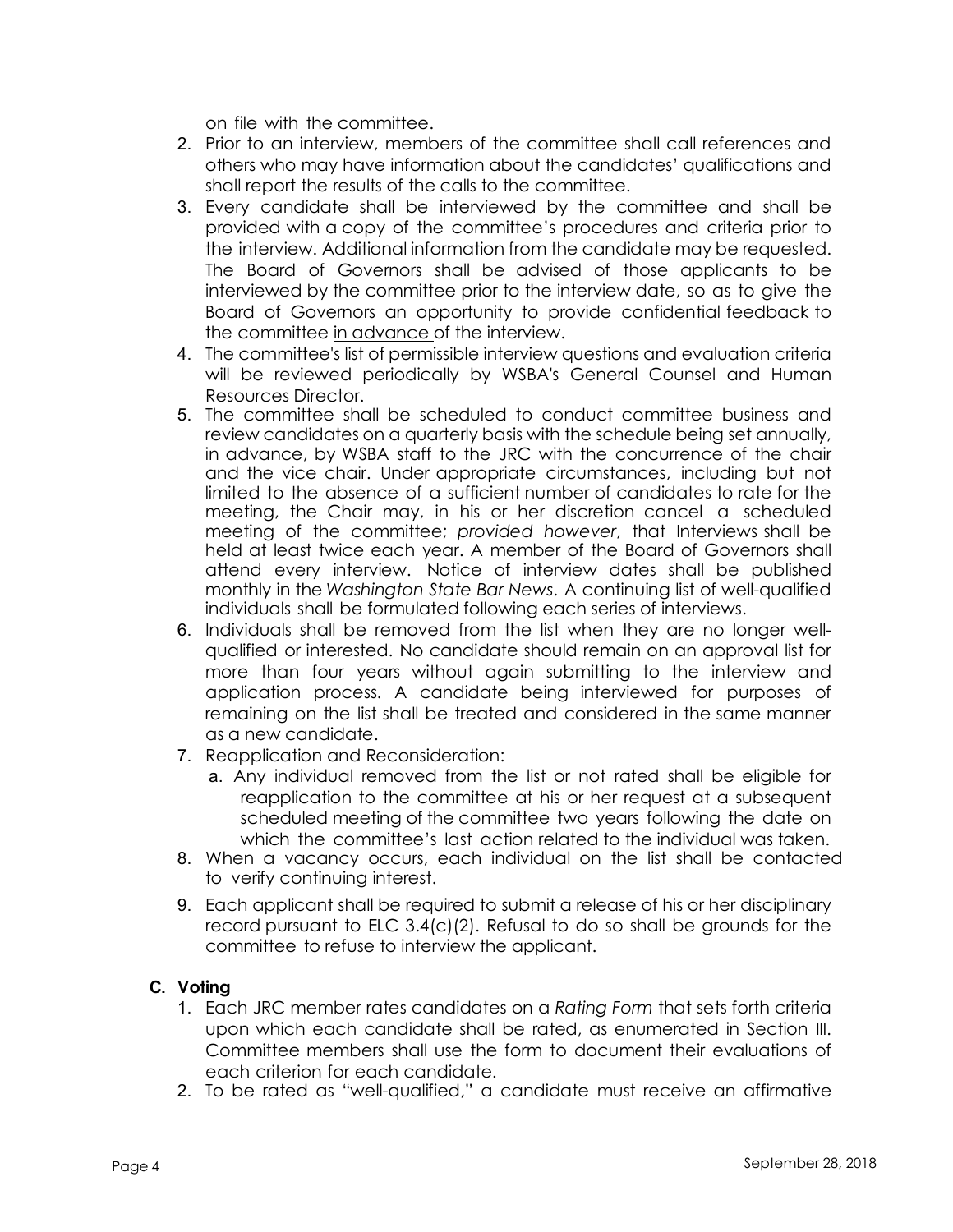vote of two-thirds of the committee members voting at the interview, but in no event shall an applicant be rated well qualified who receives less than nine affirmative votes.

- 3. Votes shall only be cast in person at a committee meeting. Exception: A committee member may participate in the meeting remotely (by videoconference or telephone) only if (1) his or her schedule changes shortly before the meeting and that is the only way he or she can participate, and (2) if the loss of the member's participation would mean the meeting could not proceed because of a lack of a quorum.
- 4. Where a candidate is voted NOT well-qualified by a two-thirds vote of the committee, each JRC member who voted NOT well-qualified shall identify each criterion that was not met and the reason that committee member believes the criterion was not met.
- 5. Committee members shall disclose any relationship with an applicant that might affect their impartiality.
- 6. Each committee member making a disclosure under C.5 above shall be free to express his or her views or present pertinent information, but shall neither vote nor be present at the interview or during the committee's deliberations regarding any applicant with respect to whom the committee member cannot be impartial.

### **D. Notification to Candidates**

Following communication of the decision of the committee to the Board of Governors, the chair of the committee shall promptly notify in writing all applicants of the decision of the committee, without indicating the votes of the committee.

#### **E. Inadequate information**

Notwithstanding Section II, paragraph C.1. above, if following the interview process, the committee believes there is inadequate information on which to rate an applicant, the committee meeting at which the applicant is being considered may be continued, at the discretion of the chairs, to obtain whatever additional information is necessary to evaluate and rate said applicant. The continued committee meeting may be conducted either in person or via telephone conference, and only those members of the committee who were present at the original committee meeting may participate in said continued committee meeting. The committee vote on an applicant at a continued meeting shall be subject to all applicable requirements that apply to a regular meeting, except that each committee member may fax or email his or her decision form to WSBA staff to the committee promptly after the continued meeting. A member of the committee who was present at the original committee meeting and is not present for the continued meeting shall not vote on the candidate.

#### **F. Appeal of Committee Decisions and Request for Review**

In addition to the procedures set forth in section II.5 for reapplication and for submitting new information, the applicant or any member of the committee may appeal a JRC decision on an applicant's rating as follows:

1. **Who may seek a Review**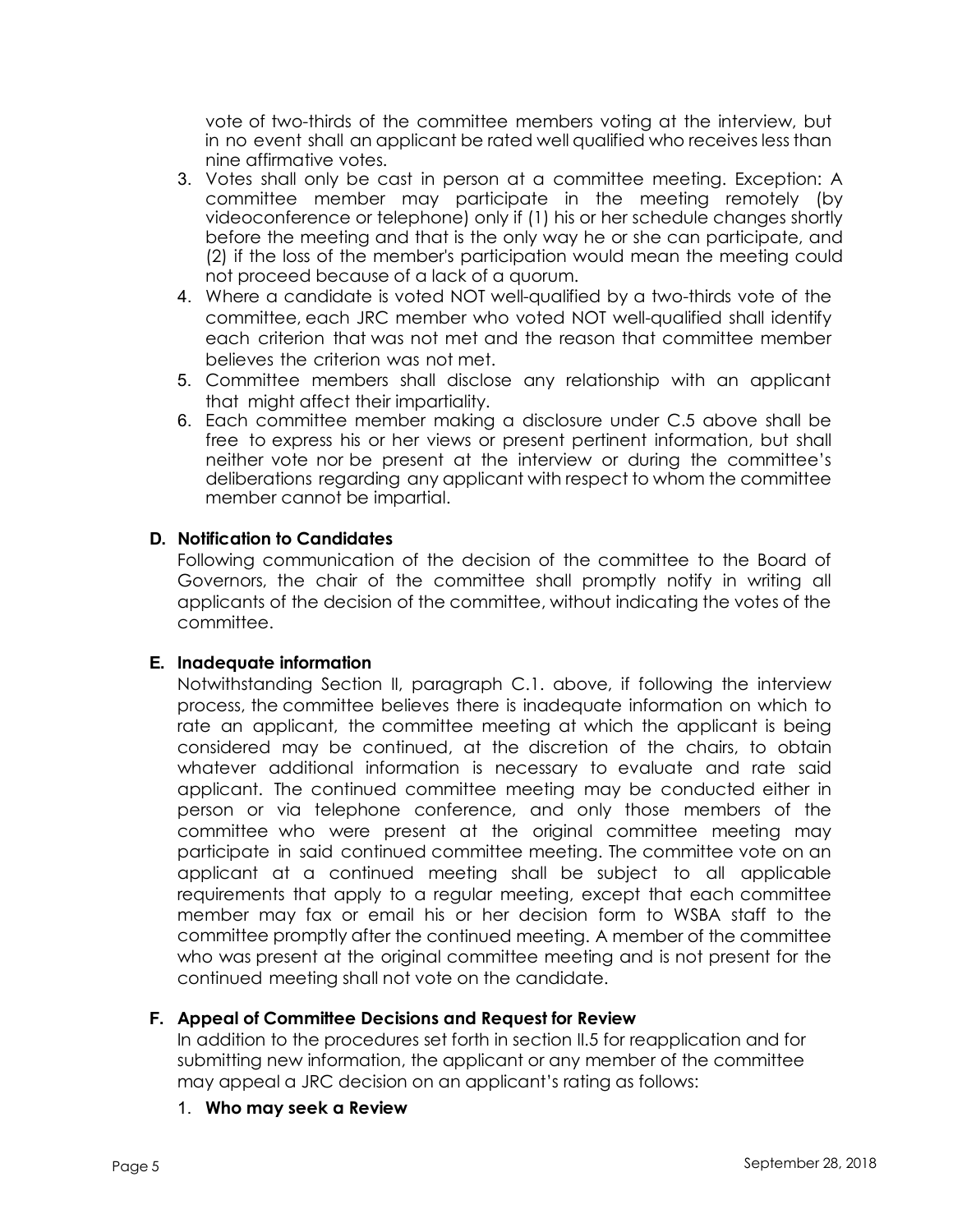The applicant and/or a member of the JRC Committee who was present at the interview and/or the BOG member who was present at the interview may request a review.

### 2. **Grounds for Review**

The only grounds for invoking this review process are:

- a. The committee materially failed to follow its procedures, and such failure affected the outcome of the decision.
- b. The committee posed unfair or inappropriate questions to the applicant; or
- c. The committee's decision was materially affected by considerations, or by applying criteria, which are not set forth under section III ("Criteria"); or
- d. The JRC decision was materially influenced by considerations of bias or prejudice.

### 3. **Request for Review**

The party desiring a review shall deliver a written request for a review of the committee's decision to (1) the committee chair, and (2) the WSBA President. The request must be made within 30 days of the date of mailing of the letter of notification of the committee's decision. The request for a review shall state in detail the facts, events, and circumstances that cause the party to believe that one of the grounds for review is satisfied.

### 4. **Procedure for Review**

- a. Within 20 days of receiving a written request for review, the WSBA President and the JRC Chair shall establish a Review Committee consisting of:
	- The JRC Chair
	- The JRC Vice-Chair (especially if the Chair is unavailable)
	- Two JRC committee members who vote that the applicant was well qualified (if fewer than two members voted that the applicant was well-qualified, then this category shall consist of the member, if any, who voted that the applicant was well-qualified);
	- Two JRC committee members who voted that the applicant was not well- qualified;
	- The Board of Governors liaison to the committee; and
	- Two members of the Board of Governors, designated by the WSBA President, one of whom shall be designated as Chair of the Review Committee.
- b. The Review Committee shall meet and evaluate the request for a review. The meeting may be conducted via telephone or video conference. Physical presence of Review Committee members in one meeting room is not required.
- c. Review Committee members shall be provided, reasonably in advance of meeting to deliberate on the request for review, (1) the copy of the statement requesting review (2) all materials considered by the JRC (3) the rating forms and (4) a written reminder that the materials are highly confidential and that the Review Committee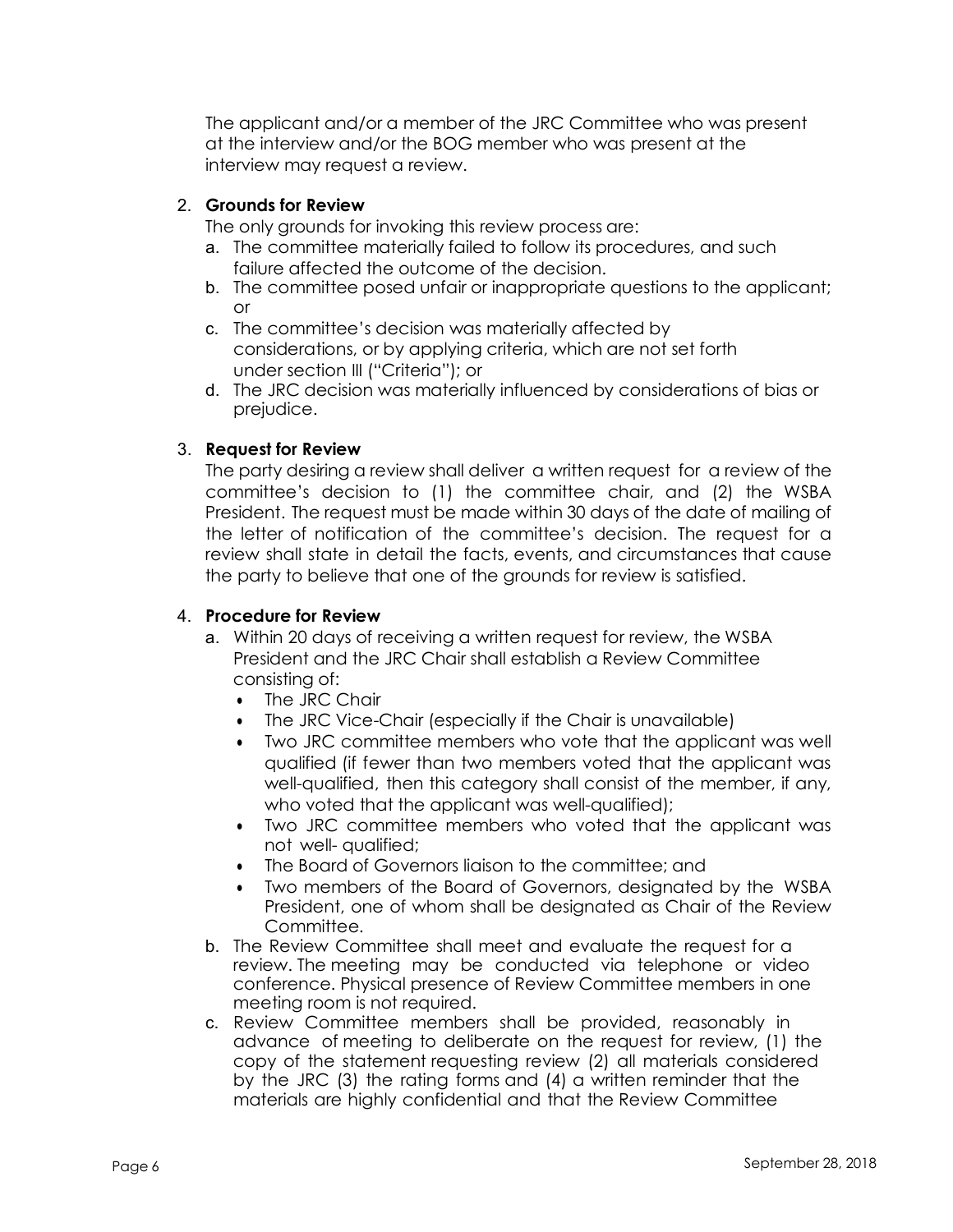members have an ethical obligation to prevent the disclosure of those materials to any unauthorized third party.

d. The appeal shall be based upon the written materials submitted by the applicant and/or the party requesting review and other information as may be deemed necessary by the Review Committee Chair. The applicant and/or party

requesting review shall only be invited to meet with the Review Committee if deemed necessary by the Review Committee Chair to discuss his or her basis for appeal. The meeting may only occur after confirmations from all participants the proceedings are confidential.

- e. Other than as provided above, the applicant requesting review shall not be present during the Review Committee's discussions or deliberations.
- f. The Review Committee may conduct more than one meeting to evaluate a

request for review, and may undertake to gather such further information as it deems appropriate.

g. Review Committee members shall at all times keep confidential the information

assembled or generated in connection with its review except to the extent reasonably necessary to report to, or respond to inquiries from the WSBA President or Board of Governors.

### 5. **Decision on Review**

The Review Committee shall, by majority vote, rule whether there is sufficient basis for believing that in its rating of the applicant:

- a. the JRC materially failed to follow its procedures, and such failure affected the outcome of the decision; or
- b. the JRC posed unfair or inappropriate question(s) to the applicant and such

unfair or inappropriate question(s) affected the outcome of the decision; or

- c. the JRC's decision was materially affected by considerations, or by applying criteria, which are not set forth under section III ("Criteria") ; or
- d. the JRC decision was materially influenced by considerations of basis or prejudice to require, in fairness, a reconsideration of the JRC's original rating.

If a majority of the Review Committee votes that reconsideration is required, the Review Committee Chair shall so advise the applicant.

The Review Committee shall direct the JRC to reconsider the applicant's request for a rating following such procedures as the Chair of the JRC determine are reasonable under the circumstances.

The JRC shall take measures to avoid the defects in the earlier proceeding, which led to the need for reconsideration.

With regard to the decision of the Review Committee, the BOG Liaison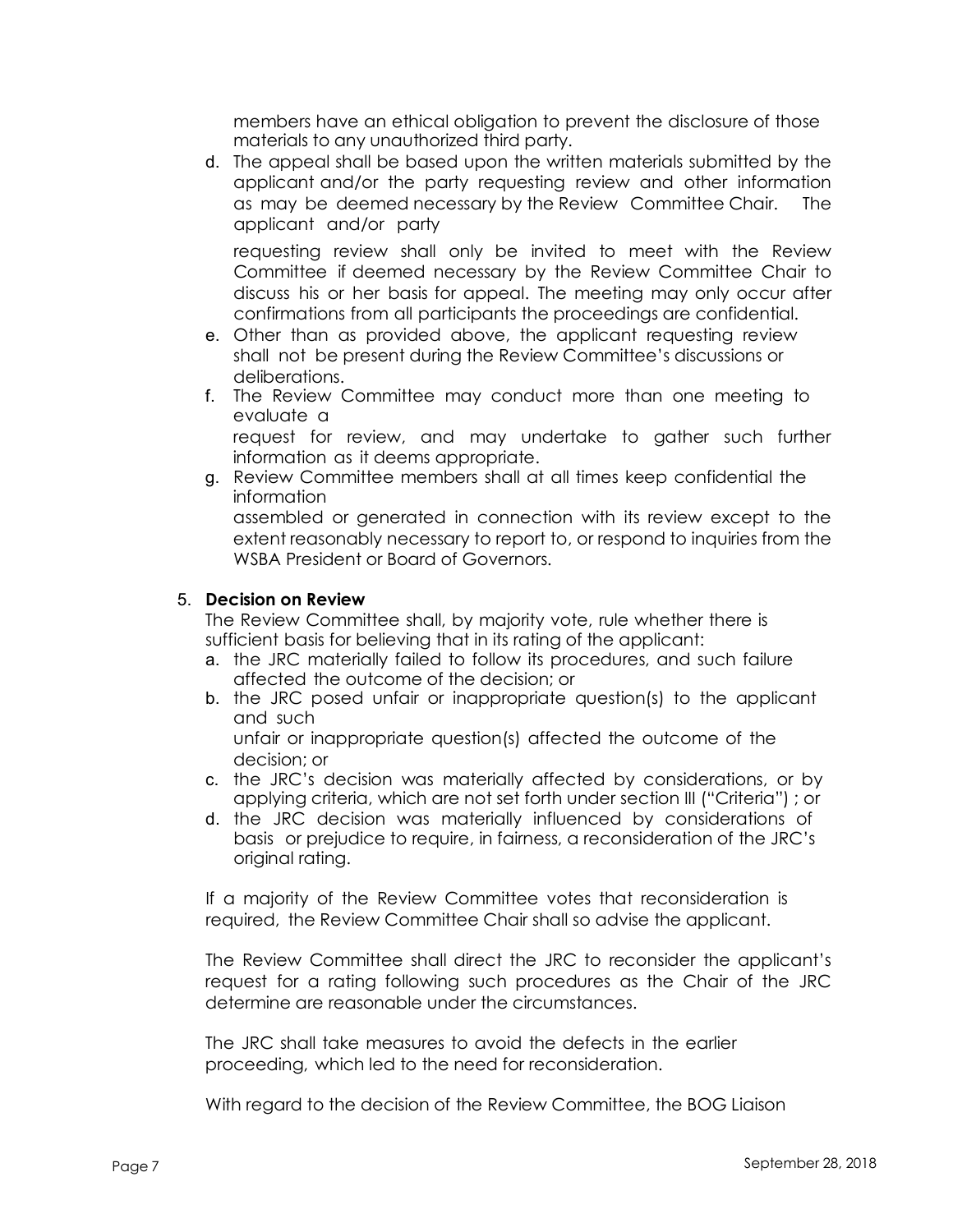shall not have a vote. The JRC Chair shall not have a vote except in the event of a tie vote of the other committee members.

The Review Committee Chair shall inform the candidate of the Review Committee's decision promptly after communicating the decision to the Board of Governors

## 6. **Report to the Board of Governors**

The Review Committee shall provide a confidential written report to the Board of Governors consisting of:

- a. a copy of the request for review;
- b. a detailed explanation of the process by which the Review Committee considered the request;
- c. the Review Committee's conclusions, with an explanation of the basis for the decision;
- d. if the decision was to cause the JRC to reconsider the applicant's rating, an explanation of what occurred during the course of the reconsideration, including the JRC's subsequent action on the application.

A Review Committee member disagreeing with the decision on review shall be provided with the report to the Board of Governors, and may submit an addendum thereto setting forth his or her differences with the committee's decision or report.

# **CRITERIA**

Only well-qualified applicants shall be recommended by the committee for appointment to the Supreme Court and the Court of Appeals. The committee shall consider the following:

1. Is the applicant a member of the Washington State Bar Association and in good standing

in every bar in which that person is a member, where applicable?

- 2. Does the applicant have integrity, courage, good character, common sense, and respect for the judicial process and the dignity of the court?
- 3. Is the applicant fair and open minded and committed to equal justice under the law?
- 4. Has the applicant exhibited biases against any group or class of citizens?
- 5. Does the applicant have the ability to do sustained work on difficult intellectual problems for the purpose of rendering diligent and energetic decisions?
- 6. Has the applicant demonstrated excellent legal ability and competence? Relevant criteria shall include:
	- A. An analytical ability to deal with a variety of legal problems;
	- B. An interest in and aptitude for legal scholarship and writing;
	- C. Sufficient legal experience;
	- D. Qualities of wisdom, intellect, insight and impartiality; and
	- E. Judicial temperament.
- 7. Has the applicant demonstrated an ability to work with others?